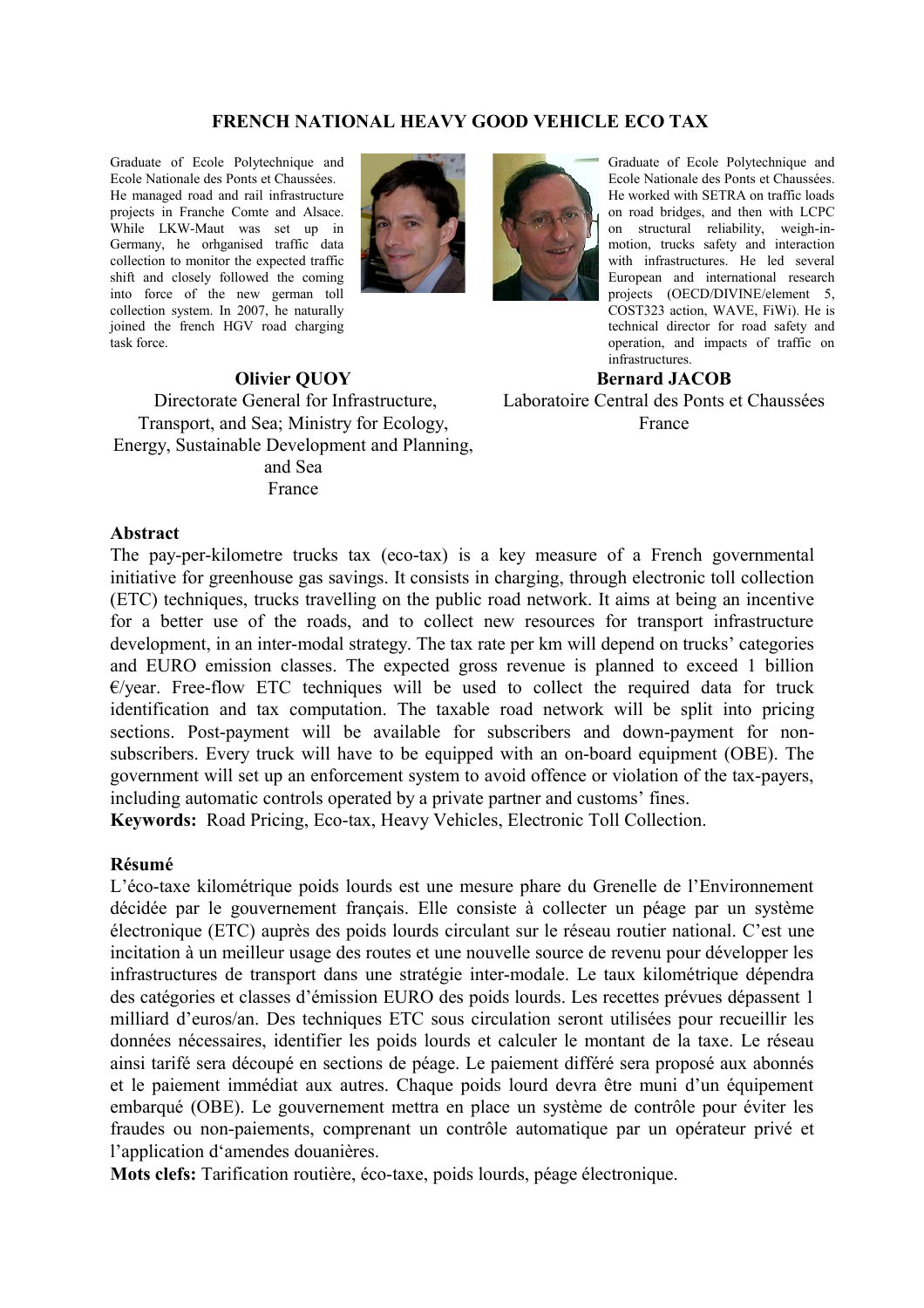# **1. Project overview**

## **1.1 Project objectives**

In compliance with the conclusions of the nation-wide government-initiated forum *Grenelle de l'environnement*, the French government set up the national eco-tax on heavy good vehicle (HGV). It consists in charging HGVs, using modern techniques, for the use of certain roads. Charged roads are currently free of charge state network and local network likely to receive significant traffic shift..

The objectives of this tax are:

to reduce the environmental impacts of the road freight transport, by influencing the shippers' choices,

to rationalize road transport operations over medium and short distances (e.g. to reduce the number of empty trips, to increase the transported load, to improve the traffic share between conceded and non-conceded networks, and to optimize the good production processes in order to decrease the transport volume),

to collect resources to finance new infrastructures required for to implement a sustainable transport policy, in a multimodal perspective.

The revenue collected on the national road network will be allocated to the French Financing Agency for Infrastructure (AFITF), whereas the revenue collected on the local network will be allocated to the territorial authorities managing the taxed roads.

This project is developed within the European legal and technical frame of the Eurovignette Directive, which specifies the calculation modes of the maximum rates and modulation parameters, and the Interoperability Directive, which specifies a European Electronic Toll Service (EETS) ensuring interoperability of all the European electronic toll systems. Three technologies are proposed by the Interoperability Directive:

Global Navigation Satellite System (GNSS);

mobile communication with respect to the GSM-GPRS standard; dedicated short range communication (DSRC) at 5.8 GHz.

# **1.2 Principles of the national heavy goods vehicle eco tax**

## *Taxable network*

The national HGV eco-tax applies on all State owned free motorways and highways located in mainland France, but the toll motorways and roads, and routes with a low HGV volume (less then 800 trucks/day in both directions).

The territorial authorities' roads which are expected to be affected by a high traffic shift from the toll motorways, or from roads subjected to the national HGV eco-tax or to similar toll or tax system in neighbouring countries, can also be eligible to this eco-tax. These roads will be defined by a Council of State decree, advised by the local authority deliberative assemblies.

The choice of eco-tax eligible local roads relies on detailed traffic studies conducted by the State. A particular emphasis was put on the following criteria:

modelling all traffic, including local and short distance trucking,

modelling various vehicle types, differentiating loaded and unloaded vehicles,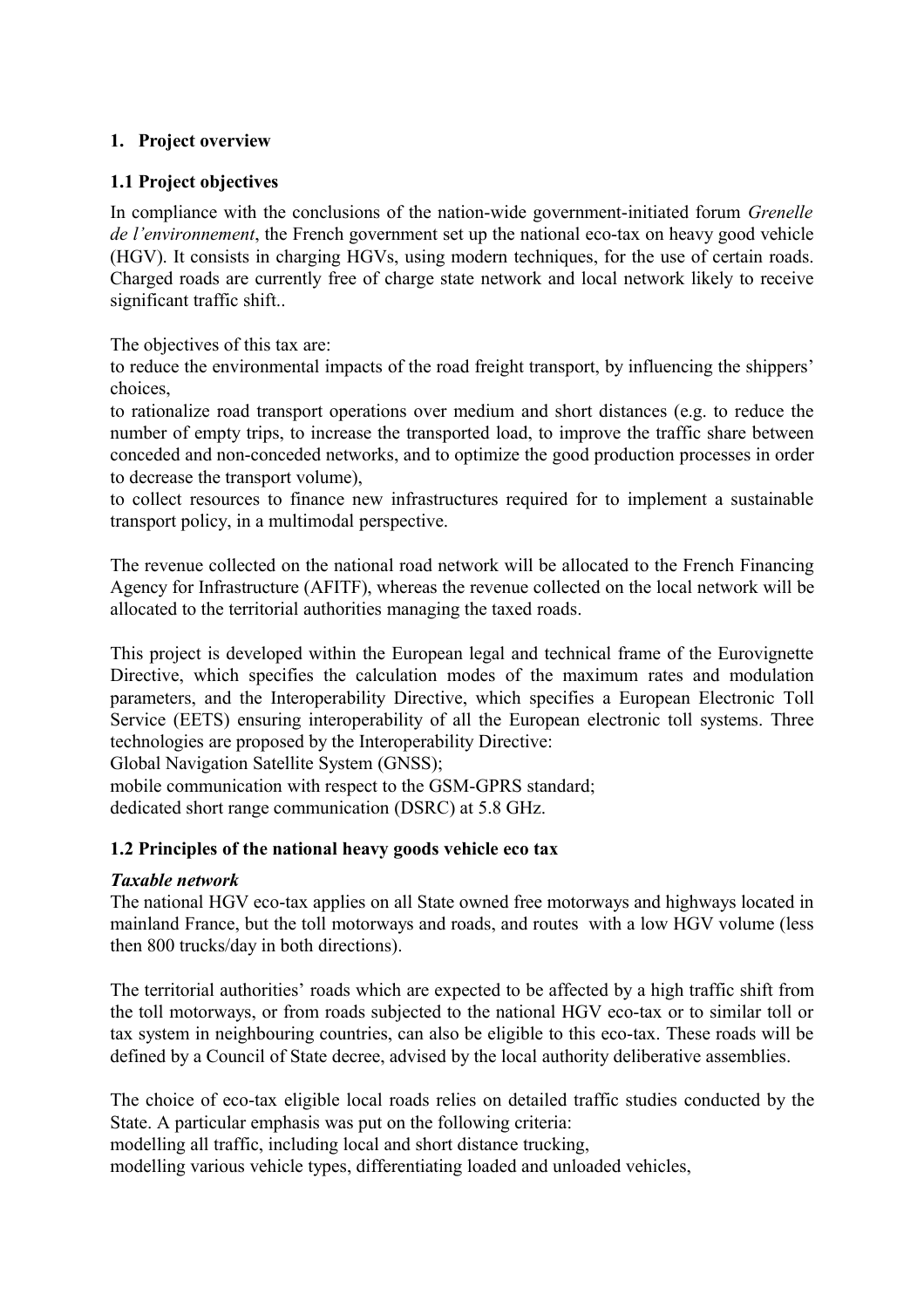traffic assignment based on real cost without any "shadow" variable, and cost calculation to assess economic impacts. A 3D network model with ramps and a detailed fuel consumption model was used,

evaluation of the number of vehicles to be equipped with On Board Equipment (OBE).

The total length of the HGV eco-tax eligible network tax is between 10,000 and 15,000 kilometres (Fig. 1). This network will evolve over time to take into account temporary deviations, new routes and unexpected traffic changes.



**Figure 1-** Road network eligible to the national HGVeco-tax in 2012

## *Tax liable Users*

The HGV eco-tax applies to commercial good vehicles, with or without trailer, with a maximum permitted gross weight above 3.5 tons, in compliance with the Eurovignette Directive. To be consistent with the German highway toll system, the experimental tax in Alsace is applied above 12 tons.

For the first year of operation, the estimated number of vehicles subjected to the eco-tax is about 800,000, of which 600,000 registered in France. The annual traffic volume on the taxable network is estimated at 10 billion trucks.kilometres.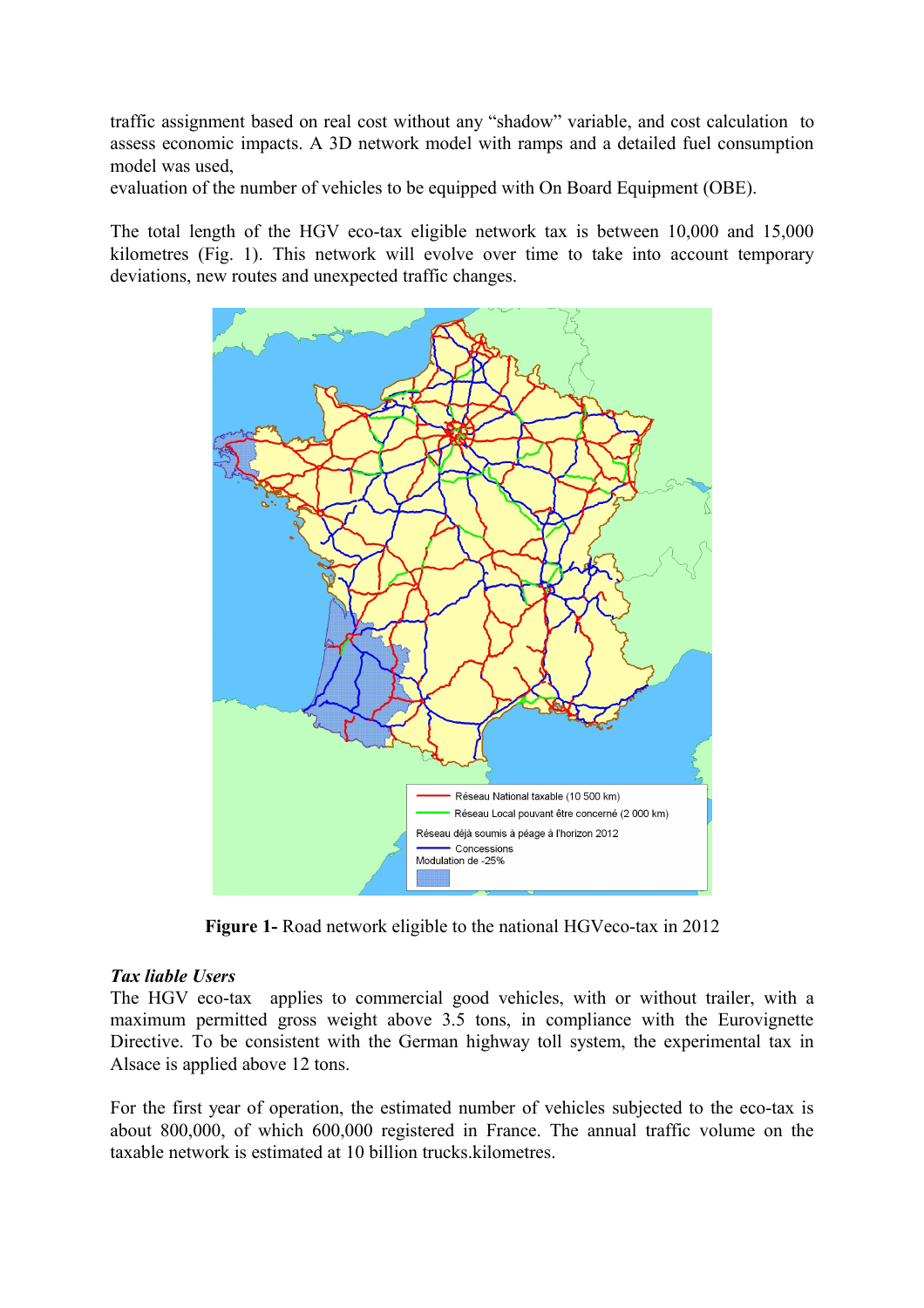The vehicles eligible to the HGV eco-tax will require on-board electronic equipment (OBE), which will be mandatory for all vehicles registered in France, as soon as the eco-tax becomes effective. The OBE will be required for vehicles registered abroad, only when they drive on the taxable network. It was decided not to use any declaration means to cope with the taxable network topology and future possible evolution.

### *Charging principles*

The HGV eco-tax and the Alsace experimental tax will be calculated according to the travelled distance. This distance will be calculated by adding up the length of pre-determined toll (pricing) sections, whatever the precision of the location technologies. Therefore, the taxable network is divided into toll sections, delimited by charging (pricing) points (Fig. 2). Crossing a charging point generates the eco-tax and the Alsace experimental tax fee. The charging points are located between intersections. If such intersections are very close each to another, leading to very short toll sections, these adjacent sections can be merged by a State's initiative, to keep the collection cost at a reasonable level. The average length of these toll sections will be 4 to 5 kilometres.

The toll sections and charging points will be defined by a common agreement between the Departments of Transport and of Finances.



**Figure 2** – Toll (pricing) section and points

## *Charging Amount and Adjustment*

The Eurovignette Directive requires that the national HGV eco-tax and the Alsace experimental tax are based on the recovering of infrastructure costs. Thus, the net revenue of these taxes cannot exceed the total cost of construction, operation, servicing and development of the taxable network.

The kilometric rate will depend on the number of axles, the maximum permitted gross weight (*Poids Total en Charge Autorisé*, PTAC, or *Poids Total Roulant Autorisé,* PTRA, including tow), and the EURO emission class, to encourage the use of less polluting vehicles. In the future, this kilometric rate can be adjusted according to the traffic density and congestion of each pricing section, which can be defined by a pre-established schedule.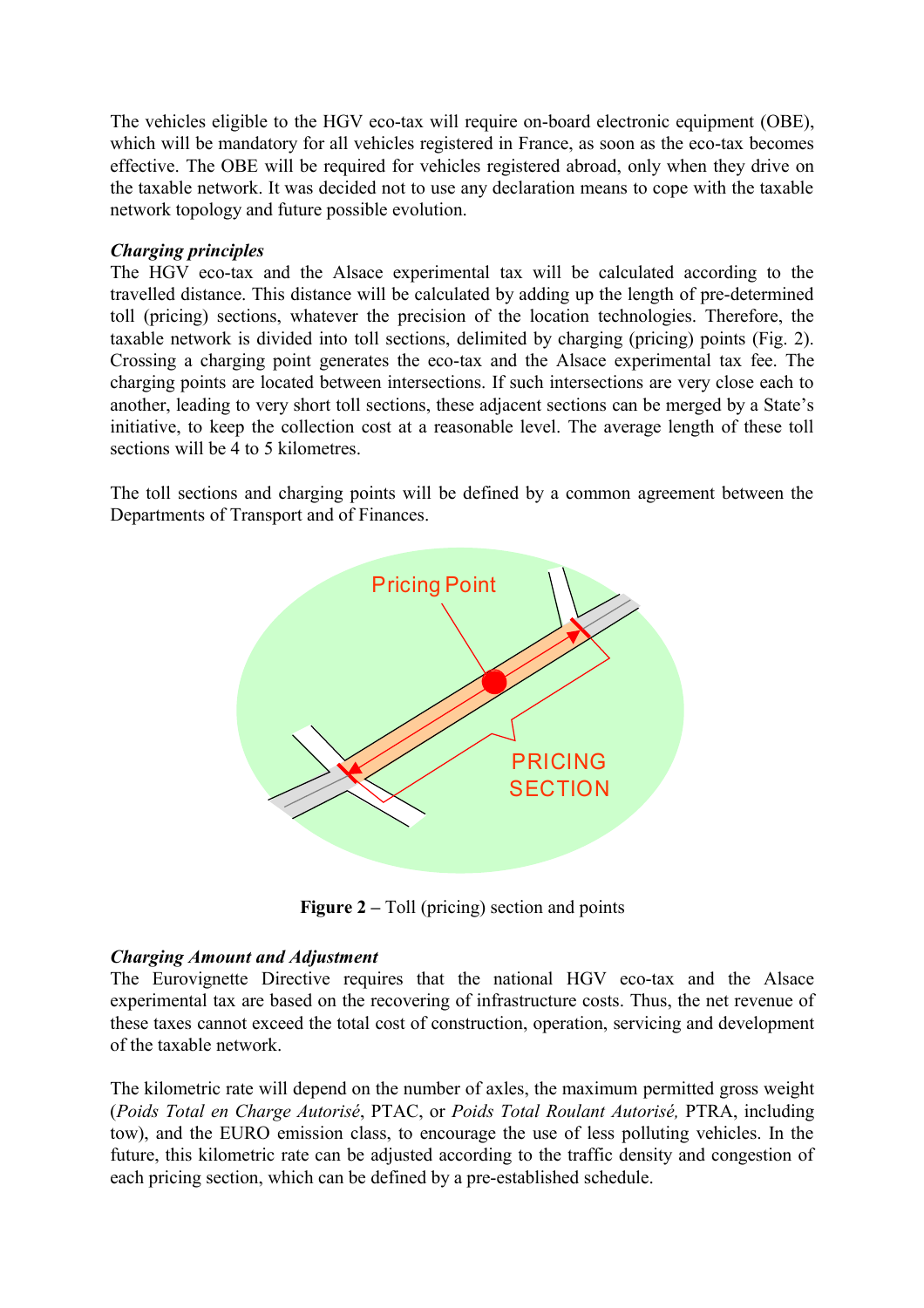By the law, a 25% eco-tax reduction may be applied in the regions including the most outlying districts of France regarding distance from European area. The list of these districts will be established by a Council of State decree. Other tax reductions can be proposed to the subscribers, related to the management savings generated for subscribers compared to nonsubscribers, with a maximum of 13 % as stated by the Eurovignette Directive.

The kilometric rate and all the reduction rules will be yearly decided by a common agreement between the Departments of Transport and of Finances.

# **1.3 Outsourcing Scope**

The State will entrust the future partnership contract holder to finance, design, implement, operate, service and maintain the HGV eco-tax collection and enforcement system.

## **1.4 Main Functions of the System**

Three major functions of the proposed system were identified:

collection of the required data for the amount calculation, the announcement, the recovery and the payment to the State, of the HGV eco-tax and the Alsace experimental tax,

enforcement of the HGV eco-tax and the Alsace experimental tax by automatic and non automatic means, including the detection and treatment of non compliances;

training, assistance and information :

- a) to the subscribers and non-subscribers liable for tax (information and assistance) ;
- b) to the State officers involved in the system (training and assistance).

## *Collection*

The system should allow detection of each charging point crossing by an eco-tax eligible vehicle, with automatic identification. The amount of the HGV eco-tax will be calculated by multiplying the estimated distance travelled by the vehicle – adding the toll section lengths which correspond to the crossed charging points  $-$ , by the applied kilometric rate  $-$  according to the vehicle category and its EURO emission class -.

The system will distinguish two payment operating methods, depending on whether or not the vehicle owner or operator subscribed to an electronic toll system service:

post-payment for those having subscribed to a contract with a registered authorized electronic toll system company. They will pay the due amount to this company periodically and after having used the taxable roads;

down payment for the non-subscribers, who should make a deposit and a prior down payment from which the tax amount will be deduced. This down payment should be paid when collecting the OBE in order to maintain a sufficient balance.

The gross total annual amount of the eco-tax to be collected is estimated at 1.1 billion euros at the beginning.

## *Enforcement*

The enforcement system will be able to detect vehicles which do not comply with the conditions of the HGV eco-tax or the Alsace experimental tax, identifying and charging penalties upon them. The enforcement system relies on the following means:

The automatic enforcement system allows a very large number of checks on the taxable network: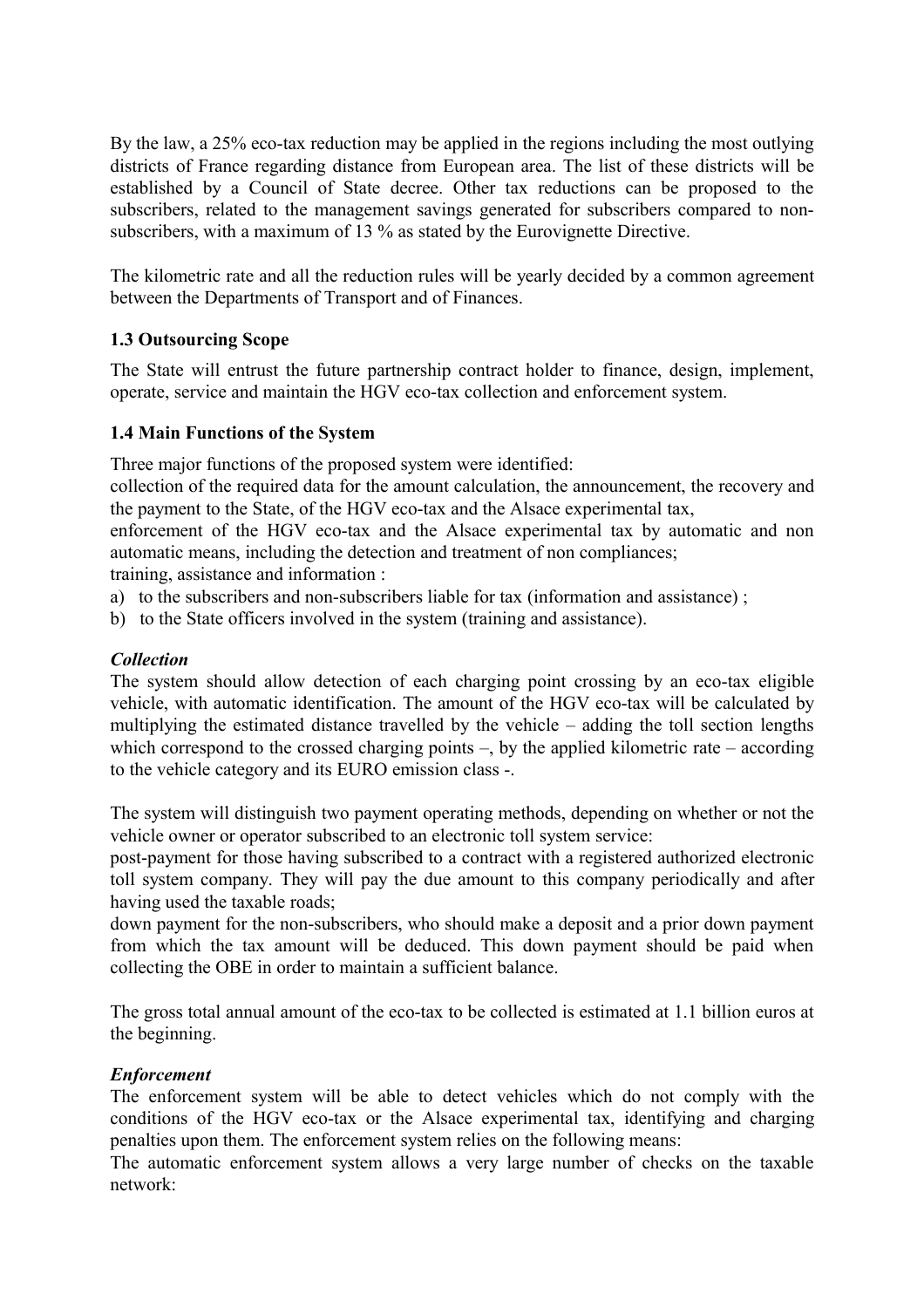- (i) Fixed automatic enforcement systems on the heavily trafficked routes or on dedicated areas. The initial number of fixed automatic systems is estimated between 200 and 300;
- (ii) Moveable automatic enforcement, to complete the fixed devices mostly on the other routes. The initial number of moveable systems is estimated between 100 and 200.
- The non automatic enforcement facilities which complete the automatic systems:
- (i) to perform controls on specific or parking areas, along the taxable network and on the conceded network<sup>-</sup>
- (ii) to perform post-controls by companies.

In case of non-payment (or partial payment) of the due eco-tax, the offender is liable to both : the real tax amount if known , of a lump sum tax if not, a fine of up to 750  $\epsilon$ .

### *Training, Information and Assistance*

A permanent service of information and assistance to the users will be organized. Training and assistance will also be provided to the State officers in charge of the HGV eco-tax and the Alsace experimental tax enforcement, and to the officers who will implement the interface of State systems with contractor systems.

### **1.5 Interoperability**

The choice of the enforcement and data collection technology is left to bidders, provided that the system complies with the requirements of the Interoperability Directive and the regulatory measures on the technology processes to be used for road electronic toll system.

The OBE available for the tax collection should be technically able to operate with the existing HGV electronic toll system of the conceded road network (TIS-PL). Furthermore, it is wished that this OBE and the enforcement system also operate with the HGV devices for electronic toll systems of other European countries. On the other hand, the OBE delivered to non-subscribers should not be useable in other systems or for other services, either because it does not have the necessary functions or they are neutralized.

## **1.6 Other services**

Any data collected for the HGV eco-tax or the Alsace experimental tax cannot be used by anyone for commercial purposes.

The electronic toll system companies can offer complementary services to their subscribers, within conditions to be defined during the dialogue. Getting the necessary authorizations for the distribution of these services will be entirely under their responsibility, e.g. the procedures relative to data protection and to the respect of personal freedom. These activities should not interfere with the payment of the HGV eco-tax and of the Alsace experimental tax, neither on the technical side (the system performances should not in any case be modified), nor on the accounting side (different calculation of tax and commercial services) or contracting (no users' obligation to subscribe for an additional commercial service).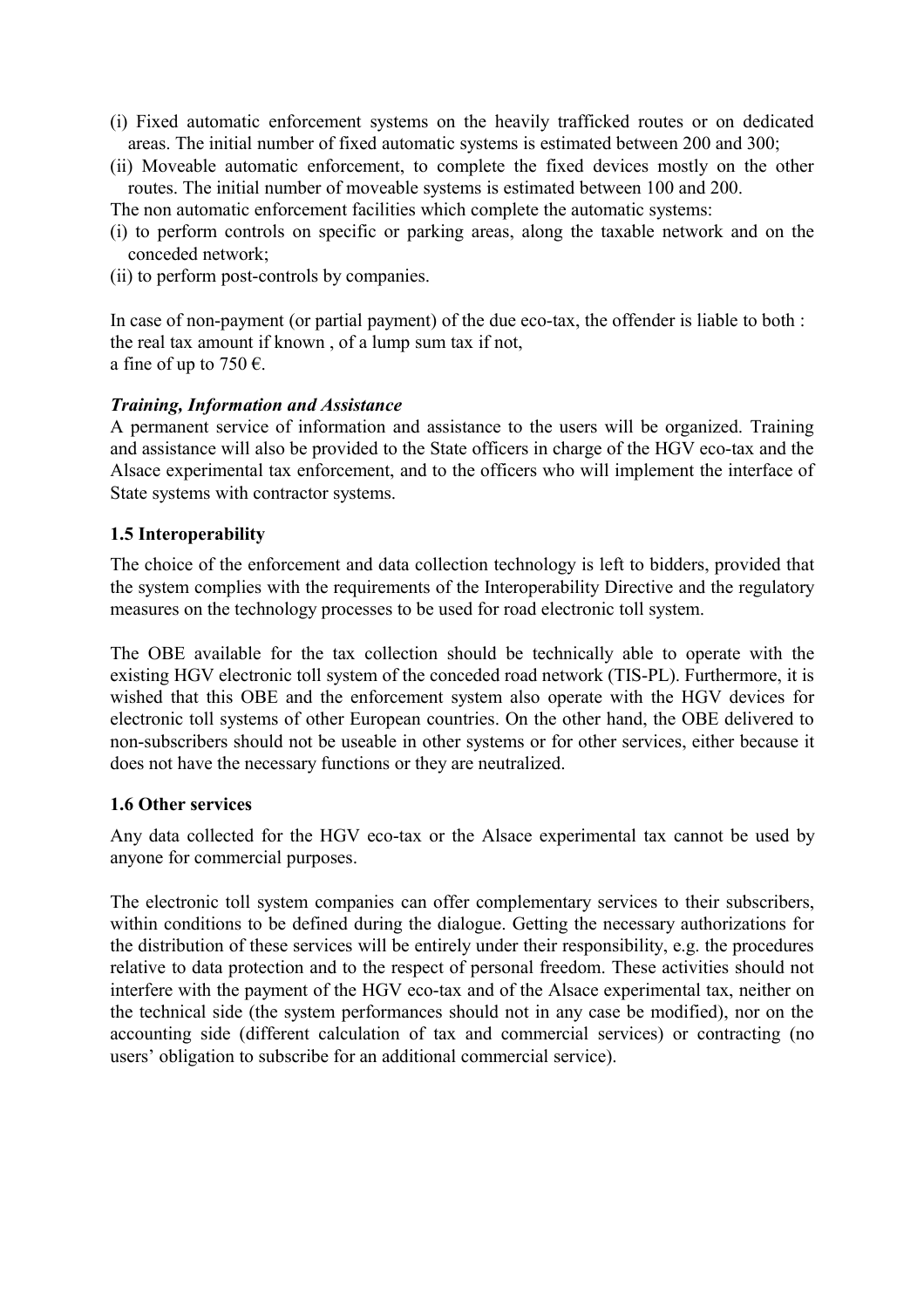# **2. Actors Roles and Architecture of the whole System**

## **2.1 Organization for the Collection System**

The tasks entrusted to the contractor will cover the data collection to assess the HGV eco-tax and the Alsace experimental tax amount, to ensure their payment and their collection, but the compulsory payment which remains exclusively on the State.

### *Subscribers liable for tax*



**Figure 3 -** Organization of the collection for subscribers liable for tax

The collection of the HGV eco-tax from the subscribers will be ensured by the electronic toll system companies, registered by the State and contracting with the main contractor (Fig. 3). These companies will be responsible for the supply of OBE, invoicing and fee collection.

The responsibility share between the registered electronic toll system companies and the contractor, as well as the relevant financial conditions, will be settled by a standard contract. The contractor should contract with any electronic toll system companies duly registered according to the terms of a standard contract, the content of which will be determined during the competitive dialogue. The proposed obligations of the contractor concerning guarantees, penalties and bonuses in the partnership contract can be passed on to the registered electronic toll system companies via the standard contract. This contract will also contain a financial revenue formula for services provided by the registered electronic toll system companies which can be adjusted through variable parameters, to be defined during the competitive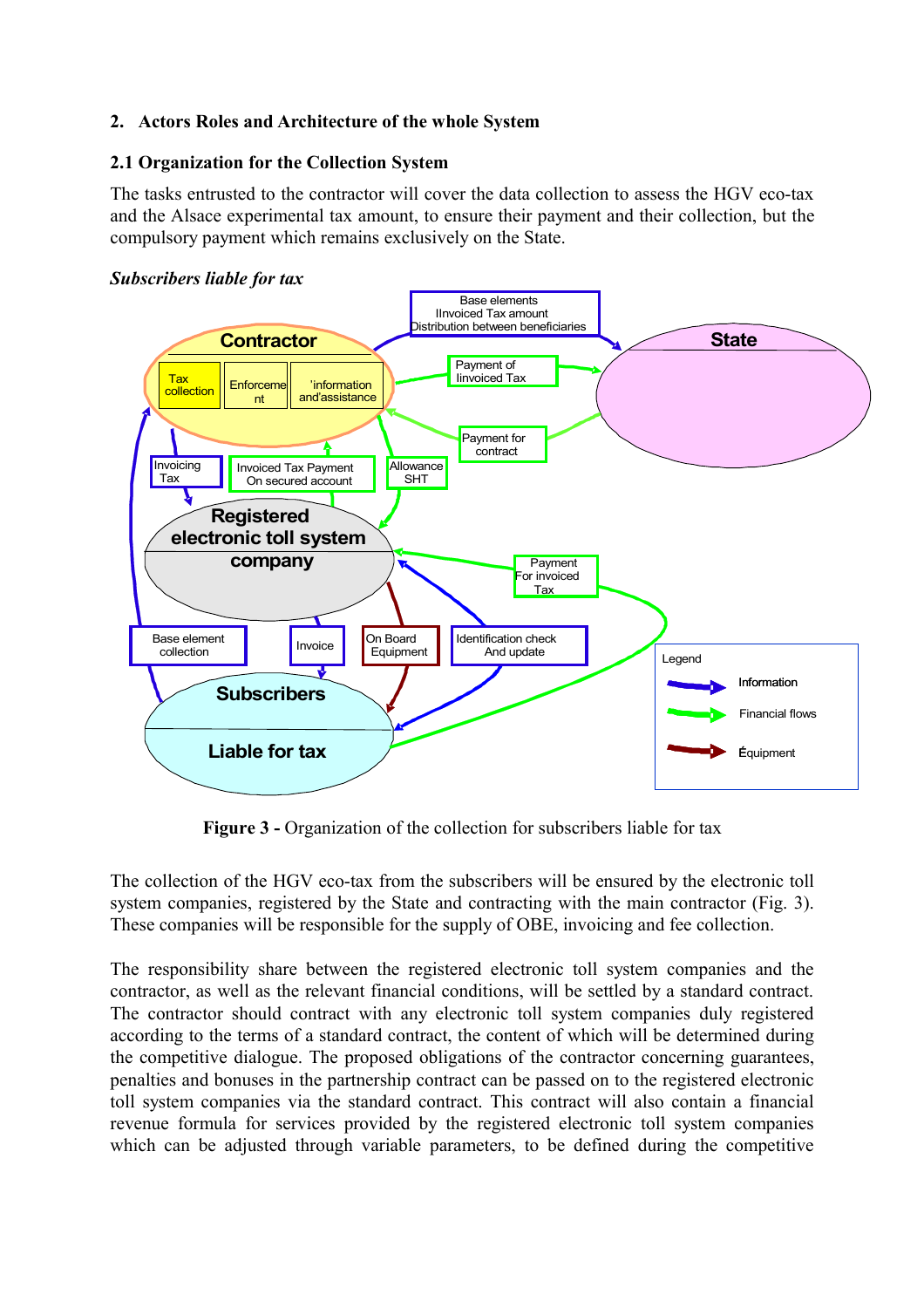dialogue. It can reflect obligations of the partnership contract relative to the activity of the registered electronic toll system companies.



#### *Non-subscribers liable for tax*

**Figure 4 -** Organization of the tax collection from non-subscribers liable for tax

The tax collection from the non-subscribers will be ensured by the contractor, who will make available the OBE, against a security deposit for its hire, and a down payment as pre-payment (Fig. 4). This service should allow users which do not wish to subscribe or do not have sufficient guarantees for the subscription, to have OBE and to supply their down payment at any moment (specific distribution network open 24h/day, 365 days/year) without excessive formalities (OBE installed by the driver). The OBE should be fitted with a device (indicator light or other) informing the user about his account balance. The crossing of a charging point with an insufficient balance is considered as a violation.

## **2.2 Enforcement System Architecture**

#### *Automatic enforcement*

The automatic enforcement system will be implemented and operated by the contractor. The system should allow checking the legal situation of persons liable for tax concerning the national heavy goods vehicle eco-tax and the Alsace experimental tax:

- the vehicle has an OBE.
- the OBE is operational,
- the liable for tax non-subscriber balance is not negative,
- the liable for tax subscriber does not appear on a black list,
- the declared Euro class and category in the OBE of the recorded vehicle are correct,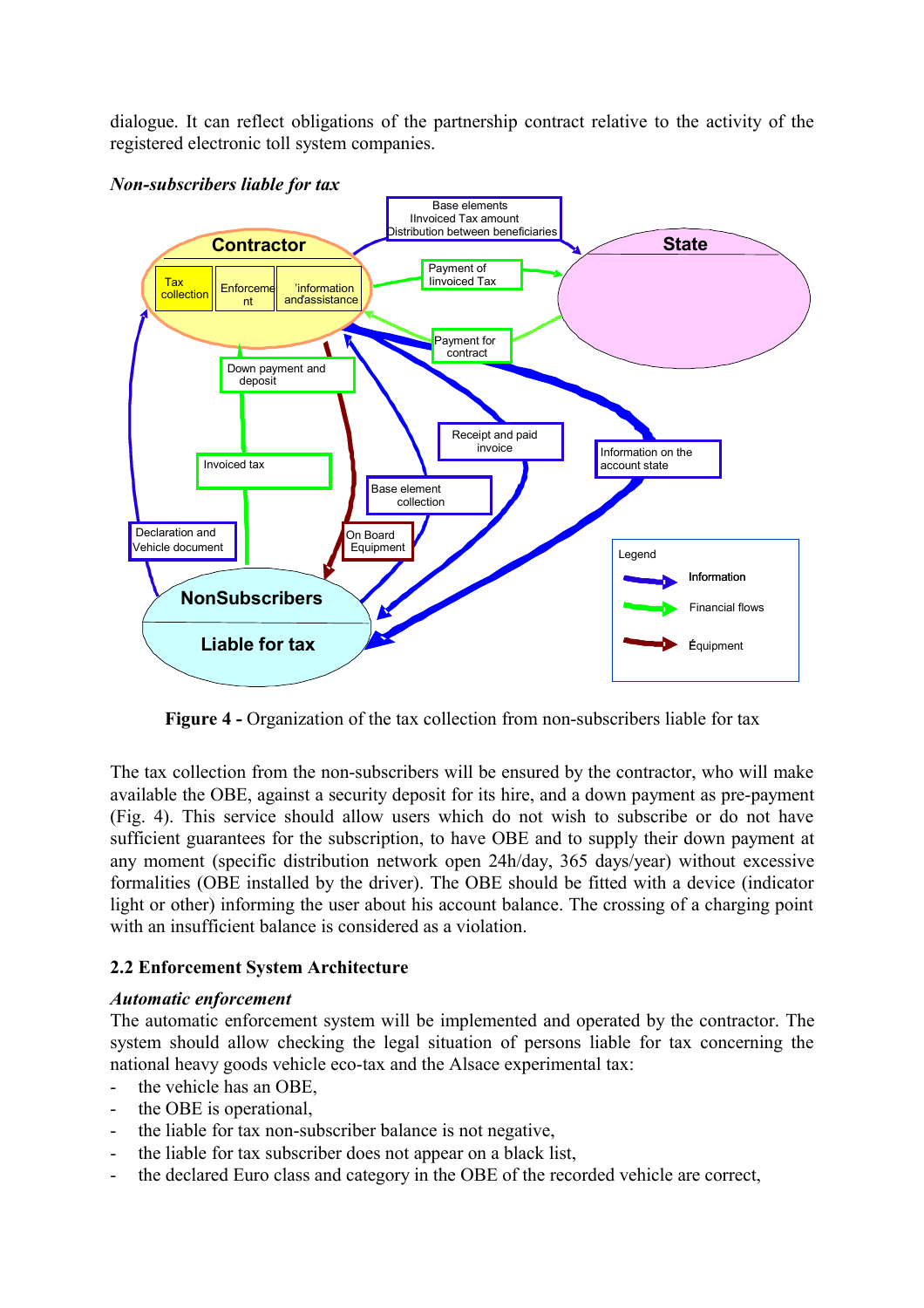the vehicle registration is as declared and recorded in the OBE.

The law authorizes the contractor to record any detected non compliance by an accredited automatic enforcement device, and to collect the evaded tax (if necessary, by debiting a lump sum amount). The compulsory payment of the evaded tax and application of the fine are the prerogative mission of the State, which does not enter within the scope of the mission entrusted to the contractor.



**Figure 5 - Organization of the automatic enforcement** 

## *Non automatic enforcement*

On road and in company enforcement is a State prerogative mission. Non automatic controls will be mainly performed on specific or parking areas, using tools supplied by the contractor. They can also be conducted ex post in companies. The contractor will only supply and maintain these tools to allow the State bodies to perform those controls, and in particular portable interrogation devices for the following systems:

- the OBE,
- the automatic enforcement system of the contractor;
- the anomalies and non compliances management systems.

The OBE should, in addition, be equipped with a device (light indicator or any other) allowing verification, without specific material, its correct operation as well as the situation of the person liable for tax with respect to the payment of the national heavy goods vehicle eco-tax or the Alsace experimental tax.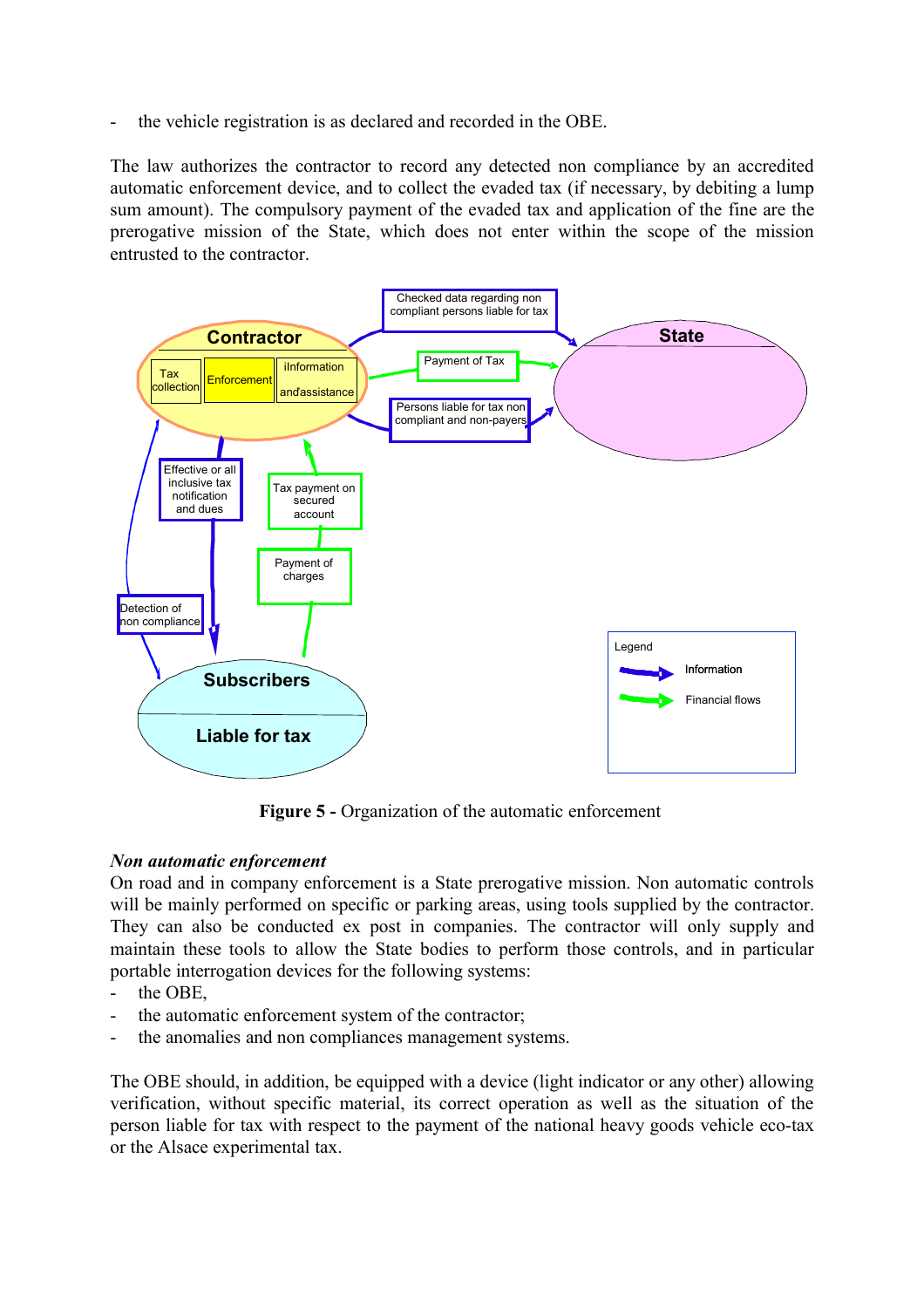The enforcement officers are entitled to record non compliances, to apply and collect fines. The customs' officers are also entitled to collect taxes. If necessary, these officers can immobilize any vehicle until the payment of the sum occurs.

# **3. Other measures**

# **3.1 Type Approval Procedure for the OBE and the automatic Enforcement Devices**

In order to meet the legal obligations relative to the observations performed by an automatic equipment, a type approval procedure of the OBE and the automatic enforcement devices, integrated in the collection and control chains, will be implemented. This procedure intends to guarantee that the required data are correctly collected and recorded in the central system.

This type approval therefore concerns the data collection process and the automatic enforcement devices. It includes the OBE, its data reading system, and the data recording modules in the central system.

# **3.2 Registration Procedure of the electronic Toll System Companies**

The electronic toll system companies can offer to the customers an electronic toll system subscription only after having been registered by the State. This registration procedure will be defined by a regulatory text, of which the finalizing comes under State responsibility.

The purpose of this registration is to ensure that the electronic toll system company offers sufficient financial and professional guarantees, concerning the design of the HGV eco-tax and the Alsace experimental tax, and has the appropriate equipments to ensure this mission. Before delivering the service to its subscribers, the registered electronic toll system company should also have accredited its equipment, show its entire compatibility with that of the contractor and sign a standard contract with the contractor.

## **4. Next steps**

The next main step will be the choice of the contractor and of the technology. As previously explained, both GNSS and DSRC based technology are possible. The other main issue is the interoperability. The French project will be the first to bear at such a high level this issue. The existing frame (TIS-PL) must be an advantage, but the ambition of this project goes far beyond, with the need for open, comprehensive and fair regulation.

## **References**

- MEEDDM (2009), "Partnership contract concerning the national HGV eco-tax and the Alsace experimental tax – Project presentation note", Ministry of Ecology, Energy, Sustainable development and Regional development.
- • [http://www.transports.developpement](http://www.transports.developpement-durable.gouv.fr/IMG/pdf/Notice_English_cle585dbf.pdf)[durable.gouv.fr/IMG/pdf/Notice\\_English\\_cle585dbf.pdf](http://www.transports.developpement-durable.gouv.fr/IMG/pdf/Notice_English_cle585dbf.pdf)
- Quoy, O & Walter, F. (2005) LKW-MAUT Impact on Alsacian Motorways, Direction Régionale de l'Equipement Alsace - Louis Pasteur University, Strasbourg.
- •<http://etcproceedings.org/paper/lkw-maut-impact-on-alsatian-motorways>
- Walter, F. (2005), "Politique européenne de taxation des poids lourds pour l'utilisation de certaines infrastructures", Louis Pasteur University, Strasbourg.